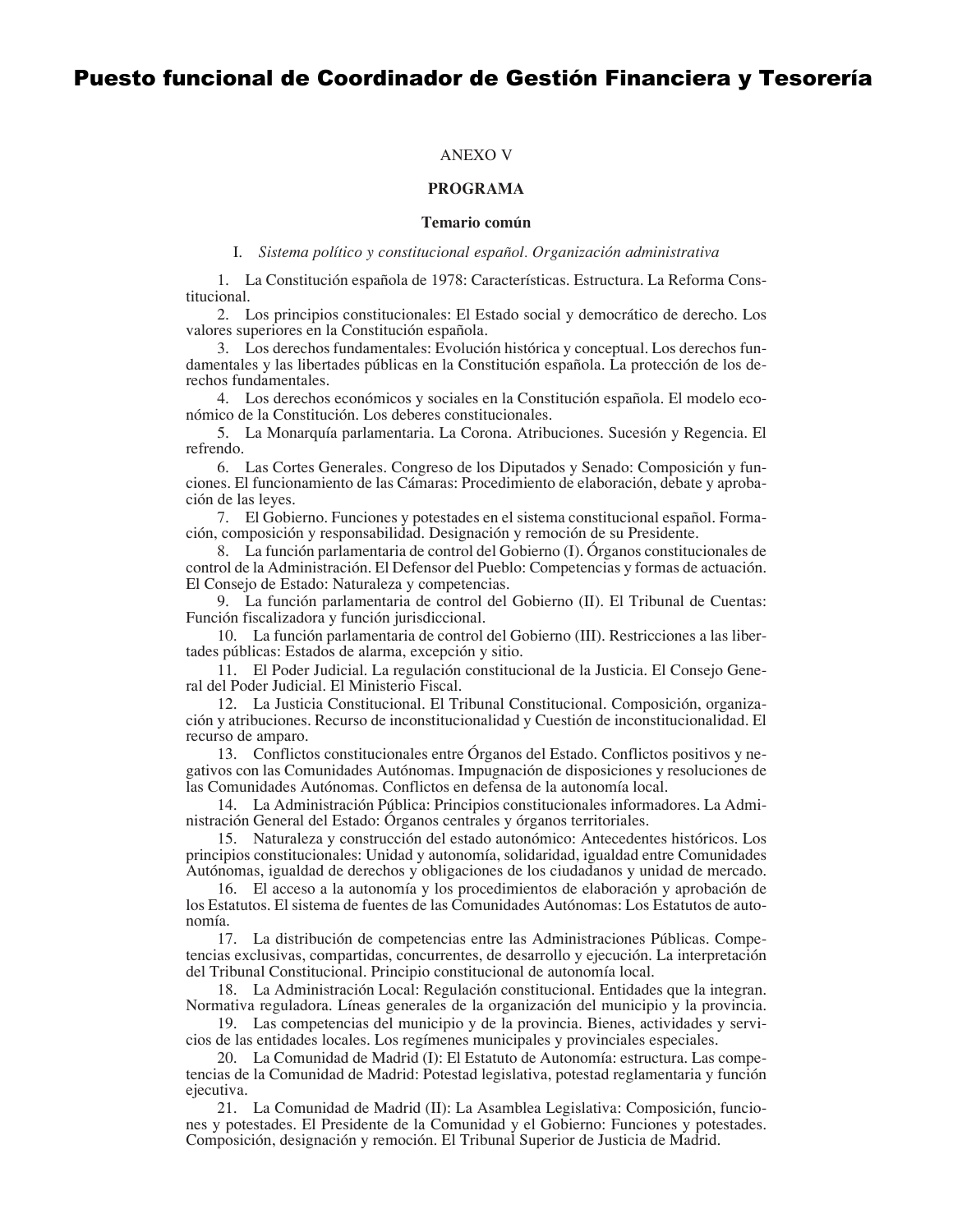22. La Comunidad de Madrid (III): La Administración Autonómica: Organización y estructura básica de las Consejerías. La Administración Institucional de la Comunidad de Madrid: Tipología y regulación.

#### II. Derecho administrativo

23. La Administración Pública y el Derecho. El principio de legalidad y el poder de autotutela de la Administración. Las fuentes del Derecho Administrativo.

24. La Ley. Tipos de leyes. El Reglamento: Concepto y clases.

25. El acto administrativo: Concepto y clases.

26. El procedimiento administrativo. Fases del procedimiento.

27. Los recursos administrativos: Clases de recursos.

## III. Teoría general del Derecho

28. Concepto de Derecho. El Derecho Positivo. Derecho Público y Derecho Privado. Derecho Común y Derecho Especial. Derecho normal y excepcional. El Derecho y la Justicia.

29. Fuentes del Derecho. Aplicación de las normas jurídicas. Eficacia de las normas jurídicas. Criterios de interpretación de las normas jurídicas.

30. La relación jurídica. El derecho Subjetivo. El sujeto de la relación jurídica.

31. Influencia del tiempo en las relaciones jurídicas. Cómputo del tiempo. La prescripción y sus clases. La caducidad.

### IV. Relaciones internacionales y Unión Europea

32. La Constitución y la acción exterior del Estado. Los Tratados Internacionales. Los órganos de la acción exterior. La participación española en las Organizaciones Internacionales.

33. La Unión Europea: antecedentes y evolución. Tratados originarios y modificativos. El Tratado de la Unión y el Tratado de Funcionamiento de la Unión Europea. Los Estados miembros y el proceso de ampliación.

34. Las Instituciones de la Unión Europea: Consejo, Comisión, Parlamento, Tribunal de Justicia y Tribunal de Cuentas. Órganos auxiliares.

35. Las fuentes del Derecho Comunitario Europeo. Derecho derivado: Reglamentos, Directivas y Decisiones. Otras fuentes. Las relaciones entre el Derecho comunitario y el ordenamiento jurídico de los Estados miembros.

36. Adecuación del ordenamiento jurídico español al Derecho Comunitario. Las funciones de los Estados miembros en la aplicación del Derecho Comunitario. La participación de las Comunidades Autónomas en la aplicación del Derecho Comunitario: Especial referencia a la Comunidad de Madrid.

37. Libre circulación de mercancías. Libre circulación de trabajadores. Libertad de establecimiento y libre prestación de servicios. Libertad de circulación de capitales.

#### V. Gerencia pública y recursos humanos

38. Estrategia de cambio en la Administración y su modernización. Los sistemas de información para la dirección y gestión. El sistema de información al ciudadano en la Comunidad de Madrid. La protección de datos de carácter personal.

39. Aplicación de las nuevas tecnologías en las Administraciones Públicas. La Administración Electrónica. Especial referencia a la Comunidad de Madrid.

40. La ética pública. La gestión de los conflictos de intereses en al ámbito público. El código de conducta de los empleados públicos.

41. El régimen jurídico de la Función Pública. El texto refundido de la Ley del Estatuto Básico del Empleado Público, aprobado por Real Decreto Legislativo 5/2015, de 30 de octubre: Objeto y ámbito de aplicación. Tipología de empleados públicos. Clasificación, características y régimen jurídico aplicable. Negociación colectiva, representación y participación institucional.

42. El personal al servicio de la Comunidad de Madrid. La Ley 1/1986, de 10 de abril, de la Función Pública de la Comunidad de Madrid.

43. La selección de personal en la Administración Pública. Procesos selectivos. Ac- $\cos \theta$  de los nacionales de la Unión Europea a la Función Pública. Procedimientos de selección. Tribunales de Selección. Especial referencia a la Comunidad de Madrid.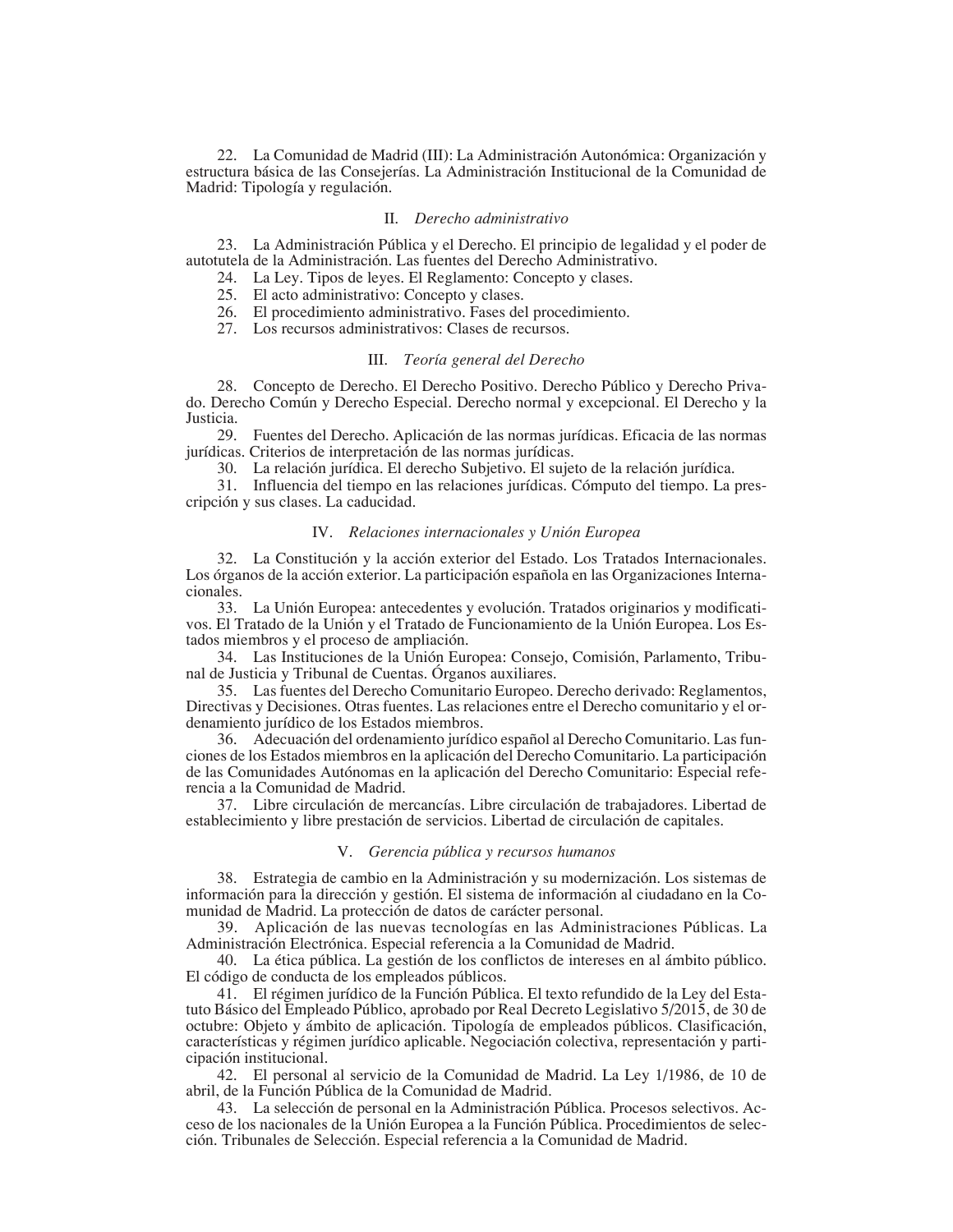44. Las situaciones administrativas de los funcionarios públicos. Especial referencia a la Comunidad de Madrid.

45. Los derechos de los funcionarios. La carrera administrativa. La provisión de puestos de trabajo. Especial referencia a la Comunidad de Madrid.

 $-46$ . Los deberes de los funcionarios públicos. Las incompatibilidades del personal al  $S$ auvicio de las Administraciones Públicas. El régimen disciplinario de los funcionarios. La responsabilidad de las autoridades y del personal al servicio de las Administraciones Públicas. Delitos de los funcionarios. Especial referencia a la Comunidad de Madrid.

47. Contratación laboral en la Administración Pública. Regulación. Modalidades de contratación. Nacimiento y extinción de la relación laboral.

 $-48$ . Los sistemas de retribución: Tipología. Evaluación del desempeño y retribución del personal. Sistema retributivo de los funcionarios públicos. Especial referencia a la Comunidad de Madrid.

49. La prevención de riesgos laborales: Conceptos básicos y disciplinas que la integran. Derechos y obligaciones. Prevención de Riesgos Laborales en las Administraciones Públicas. Especial referencia a la Comunidad de Madrid.

#### VI. Estructura económica y social

50. El modelo económico español en el marco de la economía mundial. Líneas generales de la política económica actual.

51. La Seguridad Social: Dimensión, financiación y evolución. Problemas actuales y líneas de reforma.

52. El mercado de trabajo en España y en la Comunidad de Madrid. Evolución. Población activa, ocupación y paro. Incorporación de la mujer al mercado laboral. Medidas de conciliación de la vida familiar y laboral.

53. Estructura social de la España actual y de la Comunidad de Madrid. Cambios, tendencias y perspectivas demográficas. Su repercusión en el mercado de trabajo. El papel de la mujer en los cambios. Estratificación y movilidad social. Políticas contra la violencia de género.

54. Política de inmigración: Régimen jurídico. Situación de la inmigración en España. Especial referencia a la Comunidad de Madrid.

#### Temario específico

## GRUPO DE MATERIAS ECONÓMICAS

#### I. Política económica y teoría económica

1. Teoría de la demanda. La función de utilidad. La curvas de indiferencia. Comportamiento maximizador. El efecto renta y el efecto sustitución. Teoría de la preferencia revelada.

2. Teoría de la producción. La función de producción. Curvas isocuantas e isocostes. Comportamiento maximizador. Oferta de producto. Demanda de factores.

3. El mercado en condiciones de competencia perfecta. Definición de Competencia perfecta. Comportamiento a corto plazo y a largo plazo. Efectos económicos.

4. El mercado en condiciones de competencia imperfecta (I): Monopolio. Definición de monopolio. Determinación de precios. Discriminación de precios. Efectos del monopolio. Intervención sobre el monopolio.

5. El mercado en condiciones de competencia imperfecta (II): Oligopolio. Definición de oligopolio. Modelos. Efectos del Oligopolio.

6. Teoría de equilibrio general. El equilibrio general competitivo. Existencia, unicidad y estabilidad del equilibrio.

7. Macromagnitudes agregadas básicas. Relaciones en economía cerrada y abierta.

8. La oferta de dinero: Definición. El proceso de la oferta de dinero. El multiplicador monetario.

9. Definiciones de oferta monetaria. La función de oferta monetaria y los instrumentos de control monetario. El control de la cantidad de dinero y el tipo de interés. El equilibrio en el mercado monetario.

10. Demanda agregada. Obtención de la curva de demanda agregada. Propiedades. Efectos de las expansiones fiscales y monetarias.

11. Oferta agregada. El mercado de trabajo. Fundamentos microeconómicos. Racionamiento. Rigidez de precios.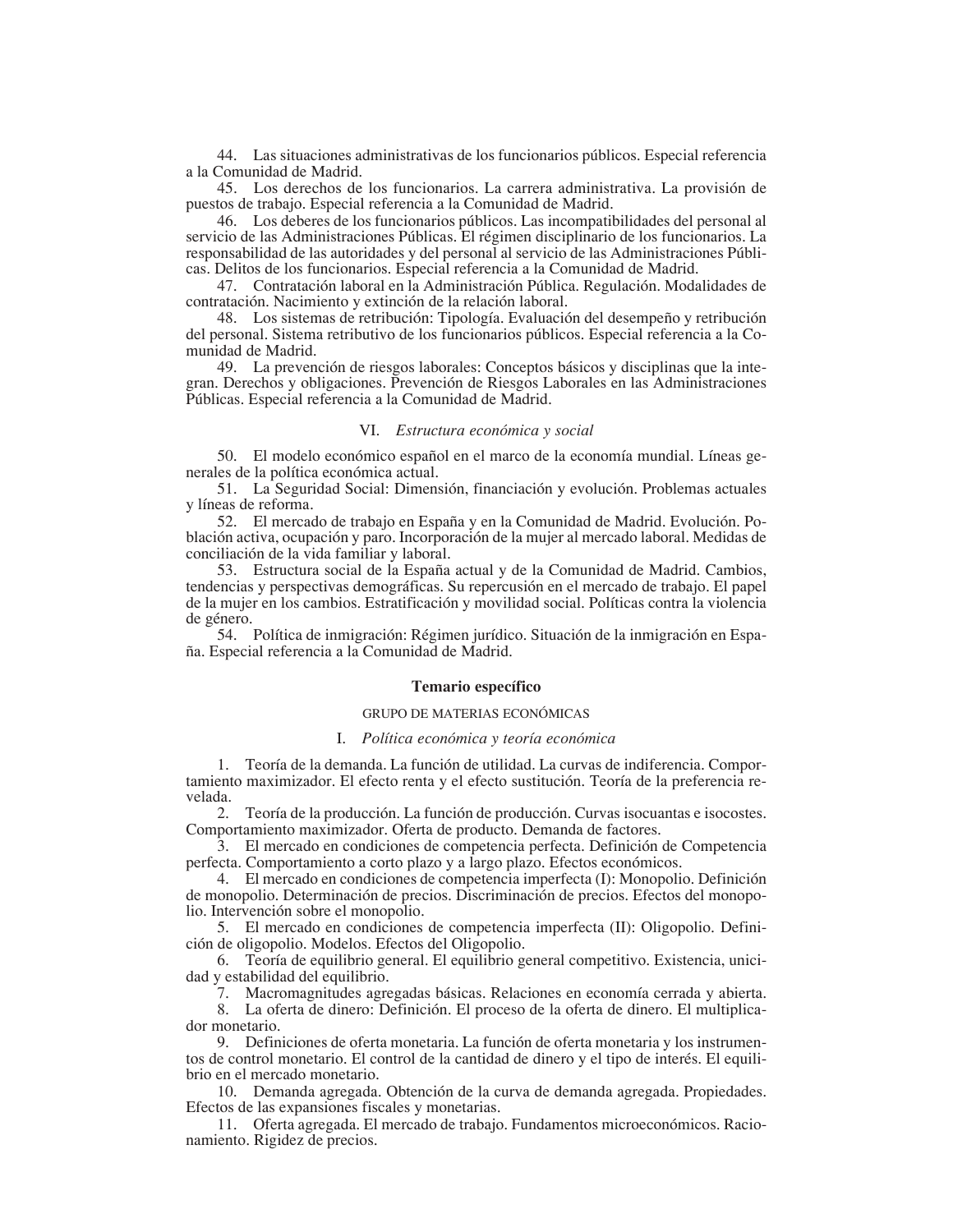12. La política monetaria. Objetivos. Inflación y crecimiento. El mecanismo de transmisión. La política monetaria del BCE. El Sistema Europeo de Bancos Centrales.

13. Otras políticas económicas: Política de rentas, política de tipo de cambio y política arancelaria.

14. Teoría de los ciclos.

# II. Hacienda Pública y Administración Financiera

15. La Hacienda Pública: Funciones, instrumentos y medios. El federalismo fiscal. La Hacienda Pública supranacional: La doble imposición y la armonización fiscal.

16. La Hacienda Pública en la Constitución española. La Ley General Presupuestaria: Estructura y principios generales. Las Leyes de Presupuestos Generales del Estado.

17. El gasto público: Concepto. Principios constitucionales. Clases de gasto público. Clasificación presupuestaria de los gastos públicos. La eficiencia del gasto público: Análisis coste-beneficio. Los aspectos distributivos del gasto público.

18. Los ingresos públicos: Concepto y clases. Efectos económicos.

19. Derecho Tributario: Concepto y contenido. La Ley General Tributaria.

20. El impuesto: Concepto, clases, principios y efectos económicos.

21. El sistema fiscal español. Evolución Histórica. Estructura.

22. El Impuesto sobre la Renta de las Personas Físicas. Características. Efectos eco-

nómicos. El impuesto sobre la Renta de No Residentes: Características.

23. El Impuesto sobre el Valor Añadido: Características. Efectos económicos.

24. Tasas, Precios Públicos y Contribuciones Especiales. Regulación de las tasas en la Comunidad de Madrid.

25. El déficit público: Concepto, causas y efectos. Clases de déficit. La financiación del déficit público.

26. La financiación de las Comunidades Autónomas (I). Principios generales recogidos en el ordenamiento jurídico español. Coordinación entre las diferentes Haciendas Territoriales.

27. La financiación de las Comunidades Autónomas (II). Régimen común. Régimen Foral. Especialidades en razón del territorio.

28. La financiación de las Comunidades Autónomas (III). Recursos propios y tributos cedidos. El Fondo de Compensación Interterritorial: Relación con el FEDER.

29. La financiación de las Comunidades Autónomas (IV). La participación en los ingresos del Estado. Otros ingresos corrientes con cargo a los presupuestos estatales.

30. Financiación de la Comunidad de Madrid. Situación actual y perspectivas de la financiación autonómica.

31. El Presupuesto: Concepto, contenido y fines. Los principios clásicos del presupuesto y su crisis. La estabilidad Presupuestaria en la Unión Europea.

32. Presupuesto en base cero y presupuesto por programas. Otras técnicas presupuestarias.

33. El Presupuesto del Estado en España: Concepto, contenido y régimen jurídico. El ciclo presupuestario.

34. Los Presupuestos de la Comunidad de Madrid (I): Contenido y estructura. El ciclo presupuestario. Aspectos cuantitativos.

35. Los Presupuestos de la Comunidad de Madrid (II): Centros presupuestarios y organismos incluidos. Empresas públicas dependientes de la Comunidad de Madrid.

36. El procedimiento administrativo de ejecución del gasto público en la Comunidad de Madrid. Gasto y Pago. Procedimiento ordinario: Fases del Gasto. Procedimientos especiales. Pagos a Justificar, Anticipos de Caja Fija. Convalidación.

37. Fuente de las obligaciones económicas de las Administraciones Públicas. Exigibilidad. Extinción de las obligaciones. Compensación y prescripción.

38. Modificaciones presupuestarias al presupuesto del Estado.

39. Las modificaciones presupuestarias en la Comunidad de Madrid.

40. El control presupuestario: Concepto, naturaleza y ámbito de aplicación. Clases de control.

41. El control presupuestario en la Comunidad de Madrid.

42. El Plan General de Contabilidad Pública: Objetivo, fines y medios.

43. La contabilidad como medio de control. Sistema contable de la Administración del Estado.